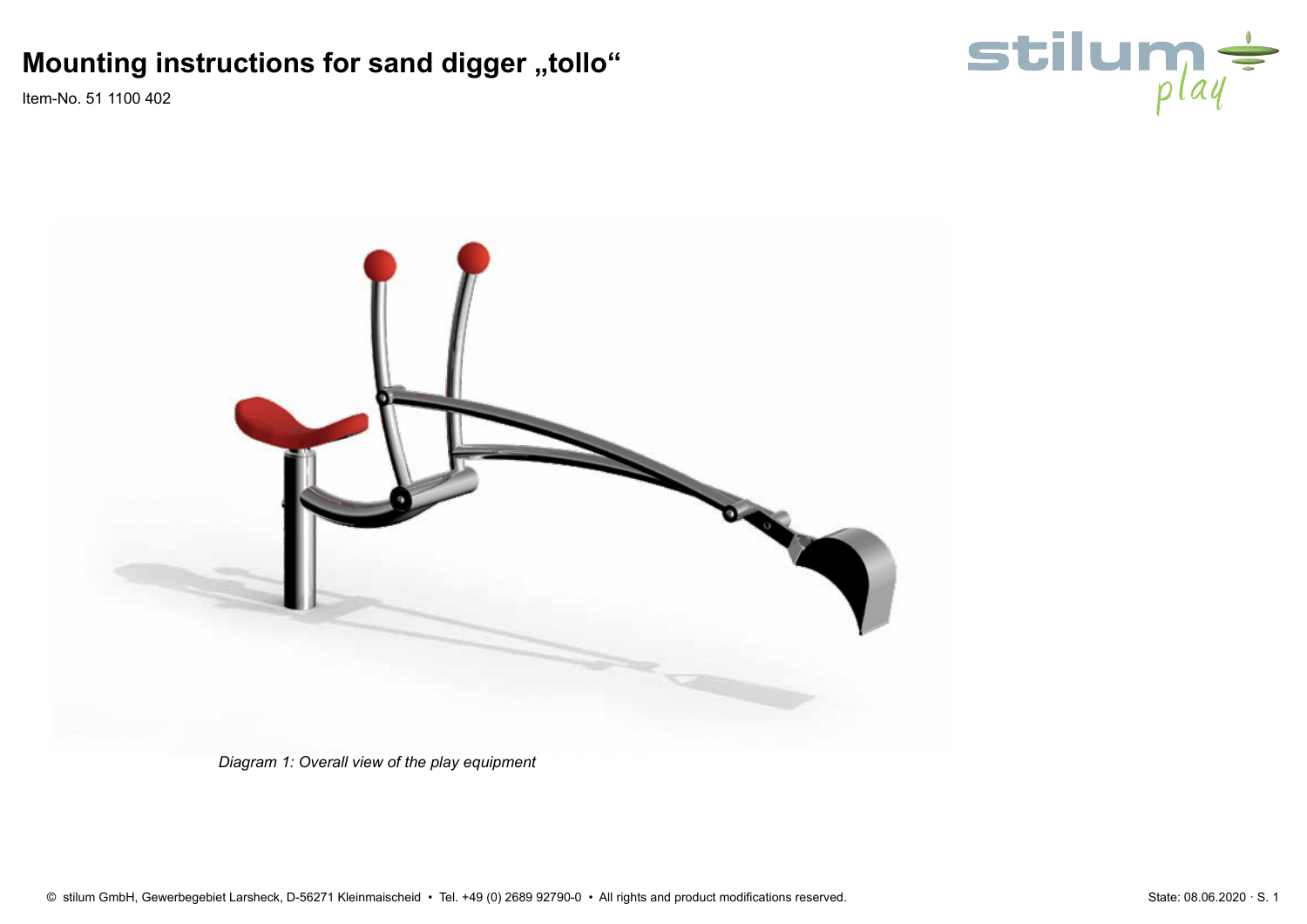

Item-No. 51 1100 402



Legende

Sand sand

Beton concrete

gewachsenes Erdreich natural ground

#### *Diagram 2: Foundation plan*

- 1. Select the location of the play equipment taking into account the required minimum space (see diagram 3).
- 2. The impact area of a playground equipment with an enforced movement is not allowed to overlap the impact area of other equipment. According to DIN EN 1176-1, 4.2.8.5.2 shock-absorbing floors must be made on the entire impact area of every equipment that cause forced movement.
- 3. Carry out excavation work for the foundation as shown in diagram 2. After excavation compress the foundation floor. **Note:** The play equipment is installed at play level. Pay attention to items marked "play level" at play equipment!
- 4. Set up the concrete foundation according to diagram 2 with central, horizontal reinforcement. Pour the supplied foundation anchor in the foundation so that the upper angle frame is horizontal and flush with the foundation surface.

**Reinforcement plan:** Concrete foundation with reinforcement

Main foundation: BSt 500S Stirrups Ø 8 mm lengthwise and cross Concrete cover h´= 3 cm

Concrete quality class C 20/25 - C 25/30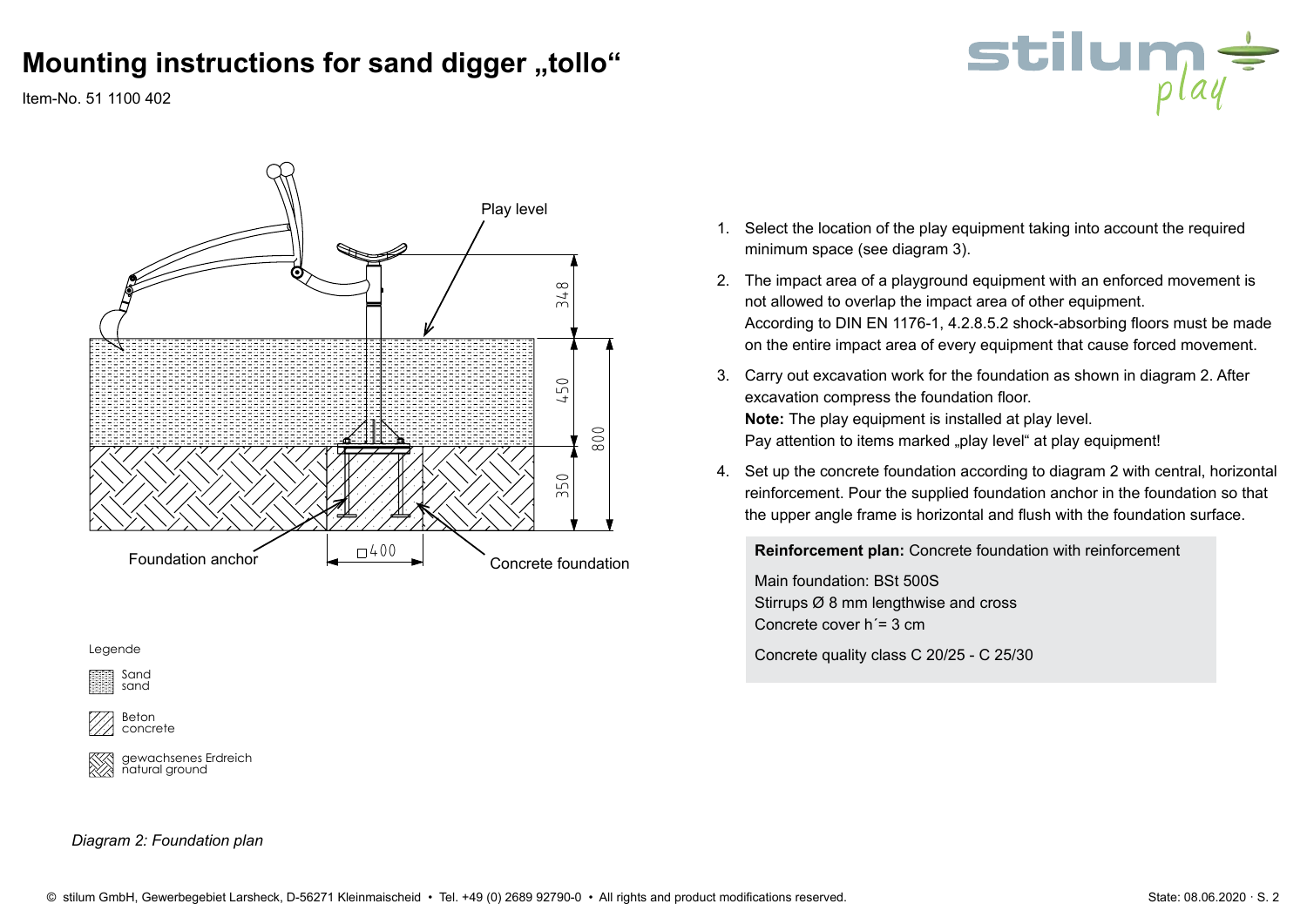stilum

Item-No. 51 1100 402



*Diagram 3: Top view*

- 5. After a setting period of 10 14 days, depending on weather conditions and foundation size, fill up and compress the holes between the foundation and the foundation hole with excavation..
- 6. Clean the foundation surface and place the play equipment on the foundation anchor and screw it down.
- 7. Cover the entire area of the minimum space with sand up to the items marked "play level". **Critical drop height: 350 mm** Recommended surface material: sand
- 8. Do not allow children to use the equipment before the installation has been finished.

**Attention:** If the play equipment has been incompletely installed or partly dismantled when carrying out maintenance and repair work, this may lead to particular risks of injury for the user. For this reason, make clearly visible that the equipment shall not be used in such cases.

**NOTE:** Play equipment, which contain components made of stainless steel should not come with "normal" steel parts in contact. Those steel parts may rub off and leave small steel particles in combination with moisture brown rust stains. If such corrosion occur on stainless steel parts, they are fine with an abrasive (240 grit) to remove.

Please take care when transporting and setting up the fact that the components are made of stainless steel with no "normal" steel parts in contact.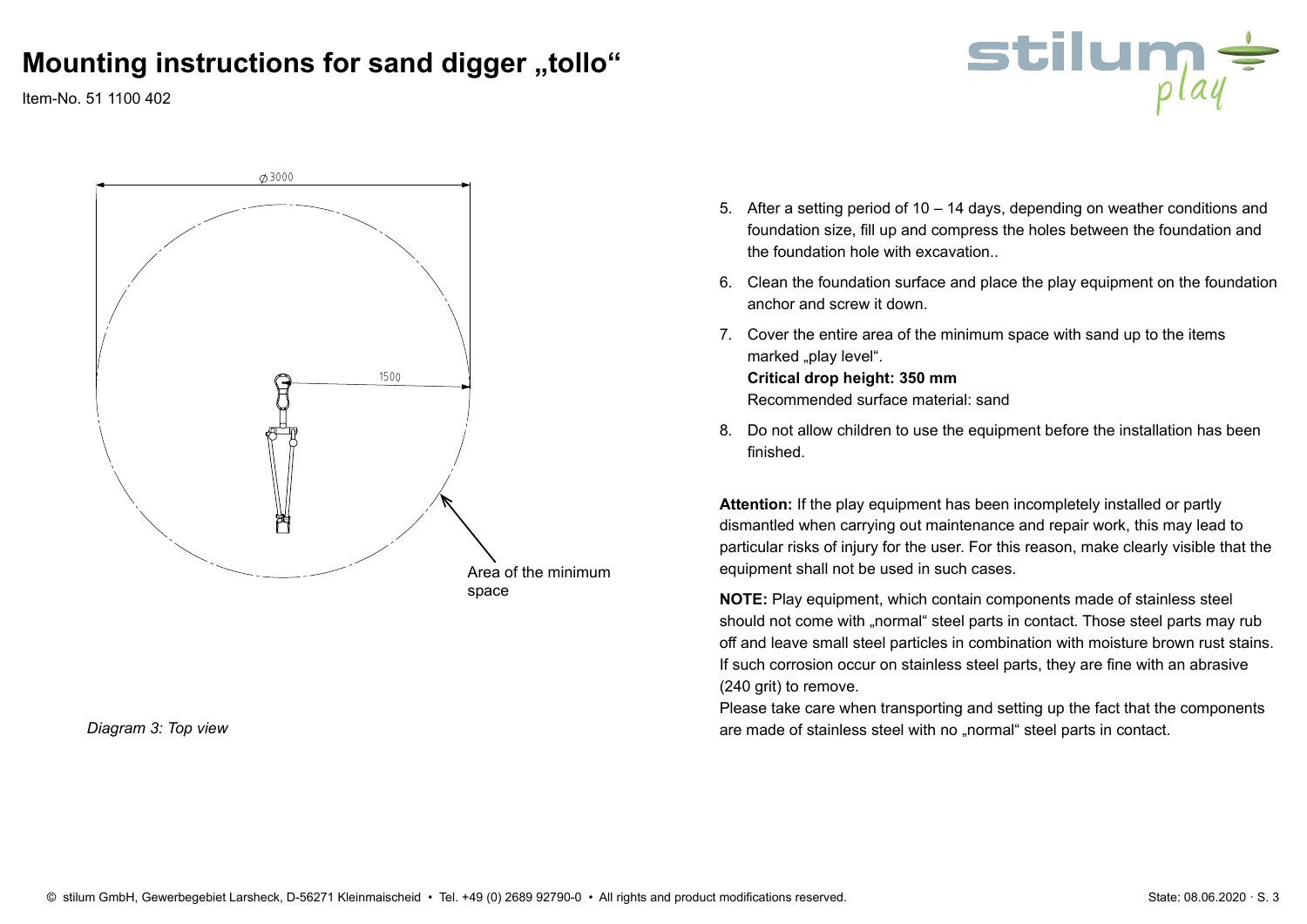Item-No. 51 1100 402

In order to preserve a good visual appearance of your stilum playground equipment over a long period one should take care of maintenance of the stainless surface even despite of their corrosion resistance.

Especially areas, which can not be reached by rainfall should be frequently cleaned from dirt and deposits due to air pollution and dirt caused by the atmosphere. Light soiling can easily be romoved by using a high pressure cleaner.

For persistent deposits use a clean cloth moistened with a special liquid cleaner (e.g. on phosphoric acid) and rinse off with clear water after a short application time. During cleaning with mild abrasive components, only wipe over stainless steel surface in polishing direction.

For heavily soiled surfaces, polishes can be used (e.g. for cleaning chrome on cars) or for greasy and oily dirt alcoholic cleaning agents and solvents (e.g. ethyl alcohol, isopropyl alcohol or acetone).

However, it should be noted that the dissolved soiling is not spread over the surface again.

Do not use any chlorid or hydrochloric containing cleaning products nor scouring powder, bleaching - or silver polish cleaner. Cleaning intervals depend on type and degree of soiling as well as on demands made on optical characteristics.

Therefore cleaning is advisable at intervals of six to twelve months – whereby in the case of strong soiling it is appropriate to clean the playground equipment at intervals of three to six months.

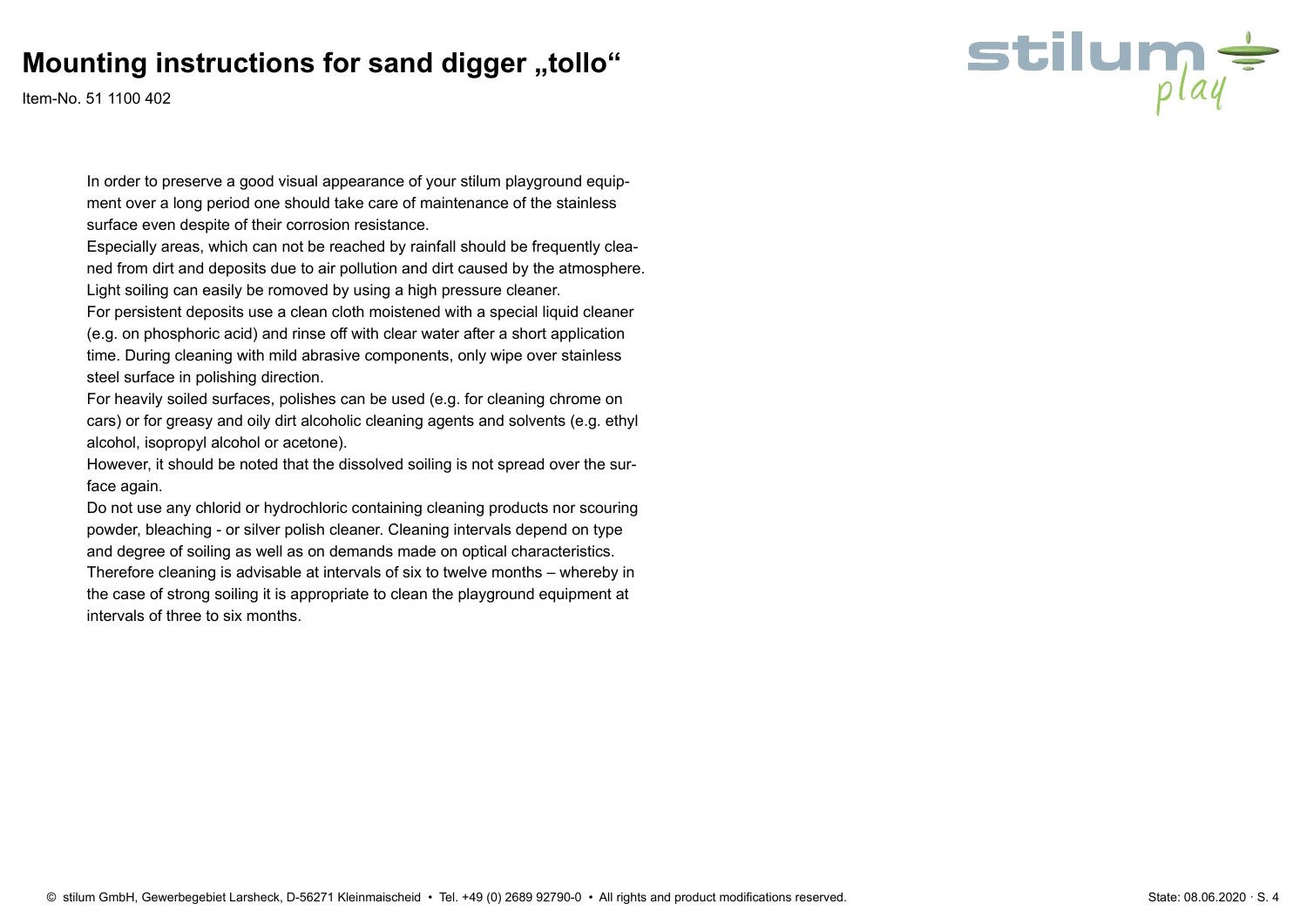## **Maintenance instructions for digger "tollo"**

stilum

Item-No. 51 1100 401



#### **Quarterly operative inspection:**

- 1. Check the play and safety area for obvious safety hazards and cleanliness (e.g. exposed foundations, missing or damaged parts, missing or insufficient impact absorption, broken pieces, dirt etc.).
- 2. Check the play area for cleanliness and damages. Protruding elements, if there are any, have to be removed. If necessary fill up the installation depth to the mark "game level".
- 3. Check the equipment for cleanliness, correct functioning, wear, stability and damages. Check all the fixing elements and retighten them if necessary. In case of damages, replace the damaged elements.

#### **Annual main inspection**

**(in intervals of not more than 12 months):** 

**In addition to** the checks of the operative inspection, pay special attention to the stability of the equipment (which may be affected due to corrosion or vandalism) and its operational safety, especially after repair works or after mounting new elements or replacing existing elements. For that purpose, it may be necessary to uncover the foundations.

#### **Attention!**

The maintenance intervals mentioned above are to be understood as recommendations. The frequency of inspections has to be increased accordingly in case of intensive use of the equipment, extreme weather conditions, installations near the coast or in places which are often subject to vandalism and depending on the age of the equipment!

In addition to the maintenance recommendations given by the manufacturer, it is also absolutely necessary to follow the regulations stipulated in DIN EN 1176-7!

When exchanging or repairing elements, please always use original spare parts for the sake of operational safety and for liability reasons!

If the play equipment has been incompletely installed or partly dismantled when carrying out maintenance and repair work, this may lead to particular risks of injury for the user. For this reason, make clearly visible that the equipment shall not be used in such cases!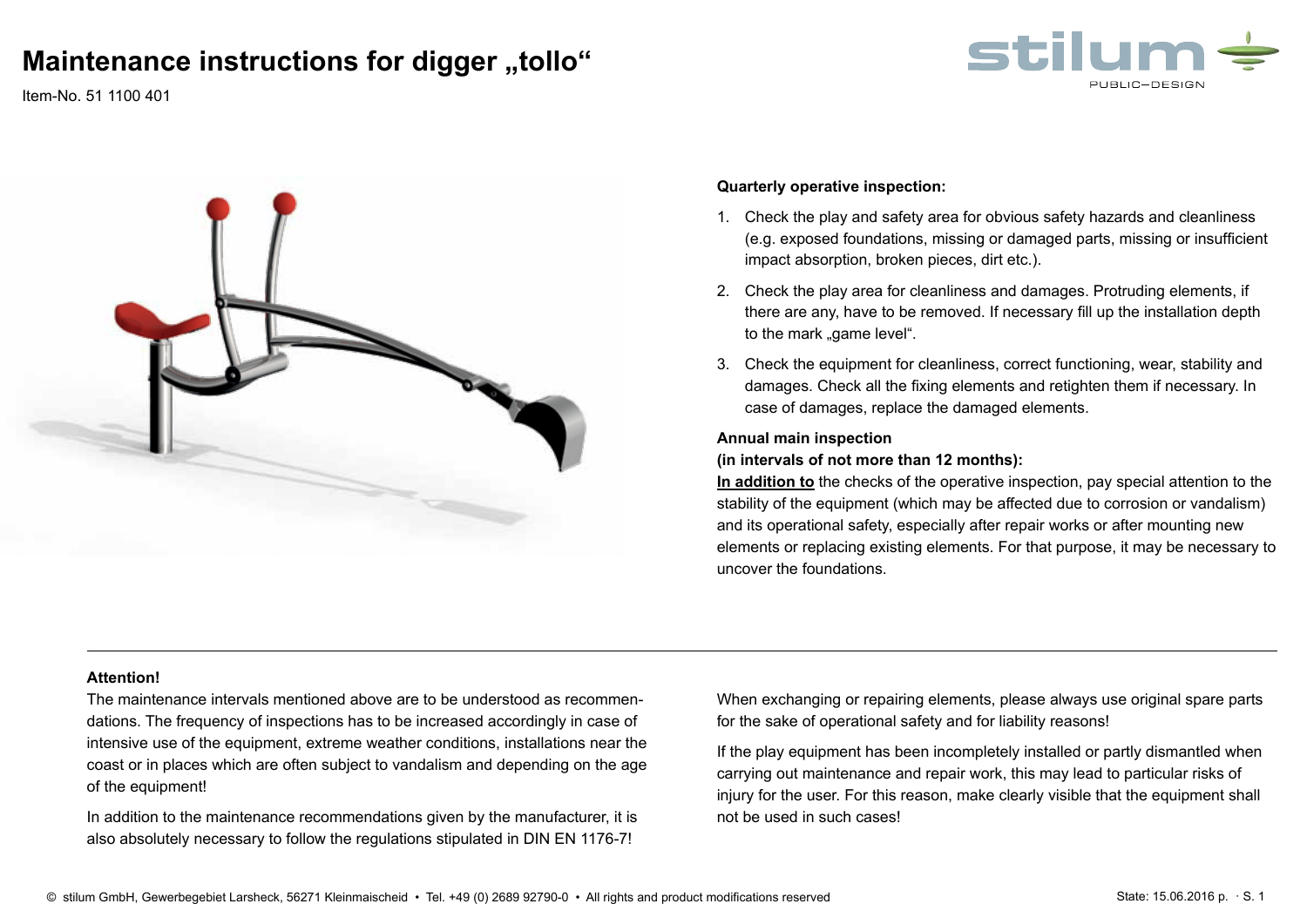## **Maintenance instructions for digger "tollo"**



Item-No. 51 1100 401

In order to preserve a good visual appearance of your stilum playground equipment over a long period one should take care of maintenance of the stainless surface even despite of their corrosion resistance.

Especially areas, which can not be reached by rainfall should be frequently cleaned from dirt and deposits due to air pollution and dirt caused by the atmosphere. Light soiling can easily be romoved by using a high pressure cleaner.

For persistent deposits use a clean cloth moistened with a special liquid cleaner (e.g. on phosphoric acid) and rinse off with clear water after a short application time. During cleaning with mild abrasive components, only wipe over stainless steel surface in polishing direction.

For heavily soiled surfaces, polishes can be used (e.g. for cleaning chrome on cars) or for greasy and oily dirt alcoholic cleaning agents and solvents (e.g. ethyl alcohol, isopropyl alcohol or acetone).

However, it should be noted that the dissolved soiling is not spread over the surface again.

Do not use any chlorid or hydrochloric containing cleaning products nor scouring powder, bleaching - or silver polish cleaner. Cleaning intervals depend on type and degree of soiling as well as on demands made on optical characteristics.

Therefore cleaning is advisable at intervals of six to twelve months – whereby in the case of strong soiling it is appropriate to clean the playground equipment at intervals of 3 to six months.